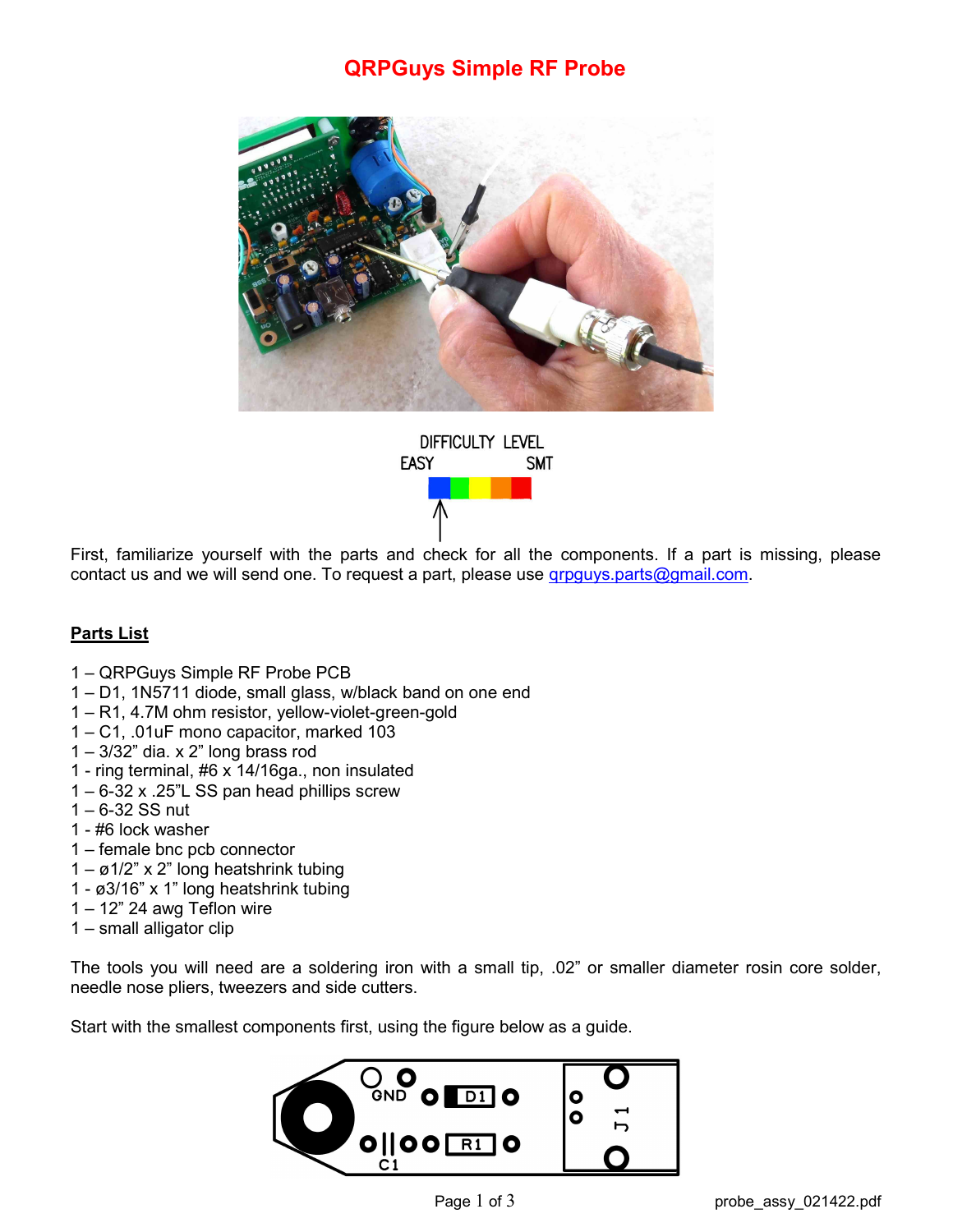- [ ] Install C1, .01uF mono capacitor, marked 103
- [ ] Install R1, 4.7M ohm resistor, yellow-violet-green-gold
- [ ] Install D1, 1N5711 diode, match the banded end with the silkscreen.
- [ ] Install the female bnc pcb connector.
- [ ] Prepare the probe tip as shown in the pictures below. Hold the 3/32" diameter brass rod in an electric drill and file a tapered contact point on one end of the probe tip. You might want to polish the brass rod with a piece of scotchbrite if needed.



[ ] On the other end, if the rod does not fit into the terminal, file down the brass rod to accept the #6 ring terminal, and solder it in place. The brass rod must be clean to solder.



[ ] Use the 6-32 hardware and mount the probe tip to the PCB as shown in the figure below.